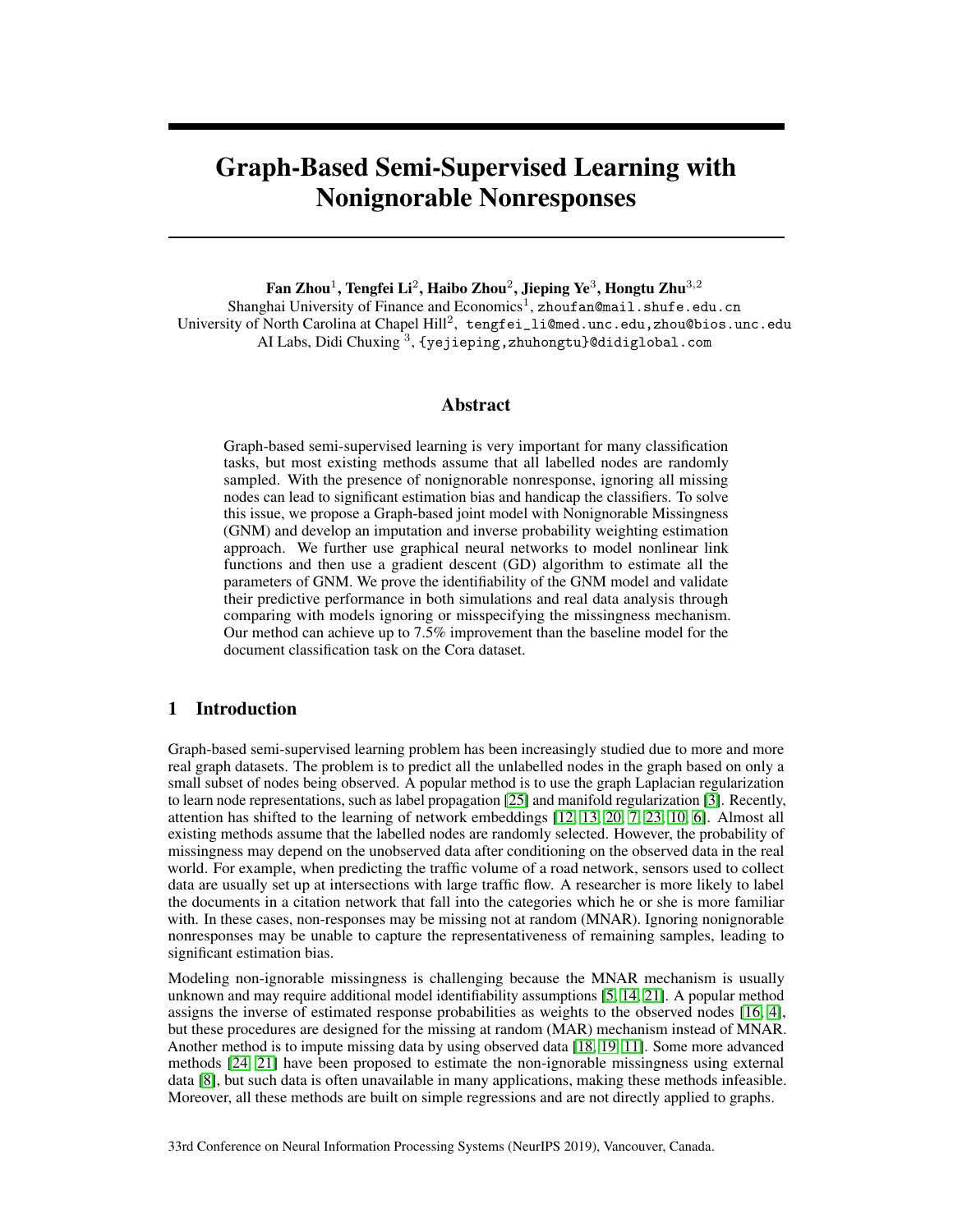In this paper, we develop a Graph-based joint model with Nonignorable Missingness (GNM) by assigning inverse response probability to labelled nodes when estimating the target classifier or regression. To model the non-ignorable missingness, we propose a deep learning based exponential tilting model to utilize the strengths of neural networks in function approximation and representation learning. The main contributions of this paper can be summarized as follows:

- To the best of our knowledge, we are the first to consider the graph-based semi-supervised learning problem in the presence of non-ignorable nonresponse and try to solve the problem from the perspective of missing data.
- We introduce a novel identifiability in prediction-equivalence quotient (PEQ) space for neural network architectures and its easily checked sufficient conditions.
- Different from traditional statistical methods which extract features and fit the prediction model separately, we propose a novel joint estimation approach by integrating the inverse weighting framework with a modified loss function based on the imputation of non-response. It is easy to implement in practice and is robust to the normality assumption when the node response is continuous.
- We use gradient descent (GD) algorithm to learn all the parameters, which works for traditional regression model as well as for modern deep graphical neural networks.
- We examine the finite sample performance of our methods by using both simulation and real data experiments, demonstrating the necessity of 'de-biasing' in acquiring unbiased prediction results on the testing data under the non-ignorable nonresponse setting.

# 2 Model Description

Let  $G = (V, E, A)$  be a weighted graph, where  $V = \{v_1, \ldots, v_N\}$  denotes the vertex set of size  $|V| = N$ , E contains all the edges, and A is an  $N \times N$  adjacency matrix. The N vertexes make up the whole population with only a small subset of vertexes being labelled. We introduce some important notations as follows:

(i).  $\mathbf{x} = [x_1, x_2, \dots, x_N]^T \in R^{N \times p}$  is a fully observed input feature matrix of size  $N \times p$  with each  $x_i \in R^p$  being a  $p \times 1$  feature vector at vertex  $v_i$ .

(ii).  $Y = (y_1, y_2, \dots, y_N)^T$  is a vector of vertex responses, which is partially observed subject to missingness, and  $y_i$  can be either categorical or continuous.

(iii).  $A \in R^{N \times N}$  is the adjacency matrix (binary or weighted), which encodes node similarity and network connectivity. Specifically,  $a_{ij}$  represents the edge weight between vertexes  $v_i$  and  $v_j$ .

(iv).  $r_i \in \{0,1\}$  is a "labeling indicator", that is  $y_i$  is observed if and only if  $r_i = 1$ . Let  $R = \{1, \ldots, n\}$  denote the set of labelled vertexes and  $R^c = \{n+1, \ldots, N\}$  defines the subsample of non-respondents for which the vertex label is missing.

(v)  $\mathscr{G}^A(\mathbf{x}; \theta_g) \in R^{N \times q}$  denotes a  $q \times 1$  vector of unknown function of **x**, which can be a deep neural network incorporating the network connectivity A, such as a multi-layer GCN  $[10]$  or GAT  $[22]$ .

In this paper, we consider an non-ignorable response mechanism, where the indicator variable  $r_i$  depends on  $y_i$  (which is unobserved when  $r_i = 0$ ). It is assumed that  $r_i$  follows a Bernoulli distribution as follows:

$$
r_i|(y_i, h(x_i; \theta_h)) \sim \text{Bernoulli}(\pi_i), \tag{1}
$$

where  $h(x_i; \theta_h)$  is an unknown parametric function of  $x_i$  and  $\pi(y_i, h(x_i; \theta_h)) = P(r_i)$  $1|y_i, h(x_i; \theta_h))$  is the probability of missingness for  $y_i$ . Given  $\mathscr{G}^A(\mathbf{x}; \theta_g)$ ,  $y_i$  and  $y_j$  are assumed to be independent and given  $y_i$  and  $h(x_i; \theta_h)$ ,  $r_i$  and  $r_j$  are assumed to be independent for  $i \neq j$ . Furthermore, an exponential tilting model is proposed for  $\pi_i$  as follows:

$$
\pi(y_i, h(x_i; \theta_h)) = \pi(y_i, h(x_i; \theta_h); \alpha_r, \gamma, \phi) = \frac{\exp\{\alpha_r + \gamma^T h(x_i; \theta_h) + \phi y_i\}}{1 + \exp\{\alpha_r + \gamma^T h(x_i; \theta_h) + \phi y_i\}}.
$$
 (2)

Our question of interest is to unbiasedly learn an outcome model  $Y|\mathbf{x}$ . Without loss of generality, when  $y$  is continuous, we consider a linear model given by

$$
Y = \alpha + \mathcal{G}^{A}(\mathbf{x}; \theta_{g})\beta + \epsilon,
$$
\n(3)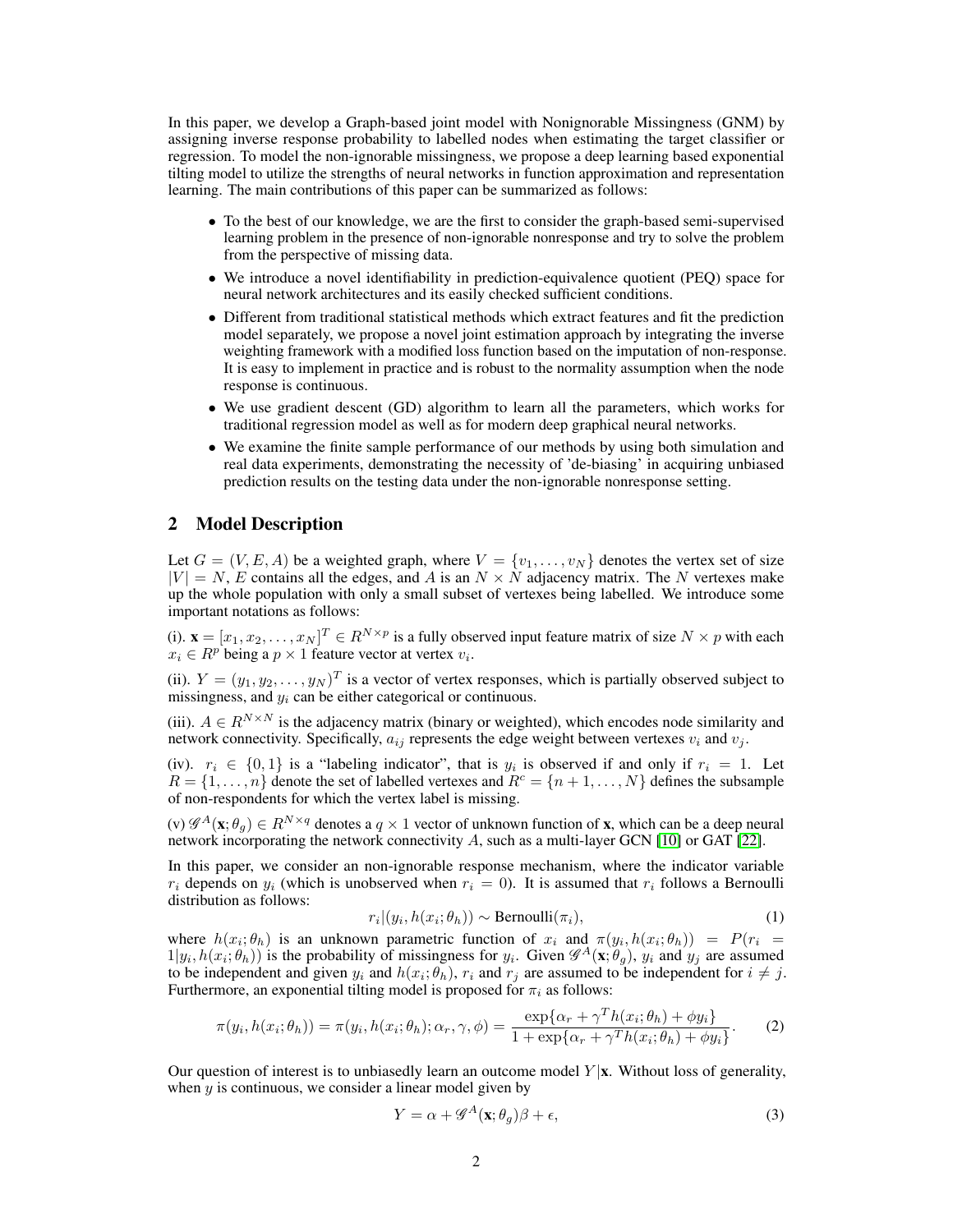where  $\epsilon = (\epsilon_1, \dots, \epsilon_N)^T \sim N(0, \sigma^2 I)$  and  $\epsilon \perp \mathbf{x}$  is the error term with zero unconditional mean, that is,  $E(\epsilon_i) = 0$ . In this case, dropping out missing data can lead to strongly biased estimates when r depends on y. The parameter estimates will not be consistent since  $E\{\epsilon_i | r_i = 1\}$  and  $E\{\epsilon_i\mathscr{G}^{A}(\mathbf{x};\theta_g)_i | r_i = 1\}$  are not zero. The missing values could not be imputed even if we would have consistent estimates since

$$
E\{y_i|r_i = 0, \mathcal{G}^A(\mathbf{x}; \theta_g)_i; \alpha, \beta\} = \frac{E\{y_i(1-r_i)|\mathcal{G}^A(\mathbf{x}; \theta_g)_i; \alpha, \beta\}}{1 - P(r_i = 1|\mathcal{G}^A(\mathbf{x}; \theta_g)_i; \alpha, \beta)}
$$
(4)  

$$
= \alpha + \beta^T \mathcal{G}^A(\mathbf{x}; \theta_g)_i - \frac{\text{cov}(y_i, \pi_i|\mathcal{G}^A(\mathbf{x}; \theta_g)_i; \alpha, \beta)}{1 - E(\pi_i|\mathcal{G}^A(\mathbf{x}; \theta_g)_i; \alpha, \beta)} \neq \alpha + \beta^T \mathcal{G}^A(\mathbf{x}; \theta_g)_i.
$$

When  $y$  is a  $K$ -class discrete variable, we consider an multicategorical logit model as follow:

$$
P(y_i = k | \mathcal{G}^A(\mathbf{x}; \theta_g)_i; \alpha_k, \beta_k) = \exp(\alpha_k + \beta_k^T \mathcal{G}^A(\mathbf{x}; \theta_g)_i) / \sum_{j=1}^K \exp(\alpha_j + \beta_j^T \mathcal{G}^A(\mathbf{x}; \theta_g)_i) \quad \forall k \tag{5}
$$

Therefore, we can define a joint model of  $(1)$  and  $(3)$  (or  $(1)$  and  $(5)$ ), called Graph-based joint model with Nonignorable Missingness (GNM) to obtain the unbiased estimation of  $Y|\mathbf{x}$ .

## 3 Estimation

We examine several important properties, such as identifiability, of GNM and its estimation algorithm in this section.

#### 3.1 Identifiability

We consider the identifiability property of GNM. Let  $Y = (y_{obs}^T, y_{mis}^T)^T$  and  $J = (R, R^c)$ . The joint probability density function (pdf) of the observed data is given by

$$
f(y_{obs}, J|\mathbf{x}) = f(y_1, y_2 \dots, y_n, r_1, \dots, r_N|\mathbf{x}) = \prod_{i=1}^n f(y_i, r_i|\mathbf{x}) \prod_{i=n+1}^N \int f(y_i, r_i|\mathbf{x}) dy_i.
$$
 (6)

Based on the assumptions of  $r_i|(y_i, h(x_i))$  and  $y_i|\mathscr{G}^A(\mathbf{x}; \theta_g)_i$ , (6) is equivalent to

$$
\prod_{i} [P(r_i=1|y_i, h(x_i; \theta_h)) f(y_i | \mathcal{G}^A(\mathbf{x}; \theta_g)_i)]^{r_i} [1 - \int P(r_i=1|y, h(x_i; \theta_h)) f(y | \mathcal{G}^A(\mathbf{x}; \theta_g)_i) dy]^{1-r_i}.
$$
\n(7)

The GNM model is called identifiable if for different sets of parameters  $(\theta_h, \theta_g)$ ,  $P(r_i =$  $1|y_i, h(x_i; \theta_h))f(y_i|\mathscr{G}^{A}(\mathbf{x}; \theta_g)_i)$  are different functions of  $(y_i, \mathbf{x})$ . The identifiability implies that in a positive probability, the global maximum of (7) is unique.

However, identifiability may fail for many neural network models. For example, the identifiability of parameters in (1) is one of the necessary conditions for model identifiability, which can fail for the Relu network. Specifically, we have

Logit
$$
[P(r_i = 1|y_i, h(z_i; \beta_r)); \gamma] = \alpha_r + \gamma \text{Relu}(z_i \beta_r) + \phi y_i = \text{Logit}[P(r_i = 1|y_i, h(z_i; 2\beta_r)); \gamma/2].
$$

Fortunately, this type of non-identifiability does not create any prediction discrepancy, since under GNM, the prediction of y given x is exactly the same for different  $(\gamma, \theta_h, \beta, \theta_g)$  and  $(\gamma', \theta'_h, \beta', \theta'_g)$ if we have

$$
\gamma^T h(x; \theta_h) = \gamma^T h(x; \theta'_h), \text{ and } \mathcal{G}^A(\mathbf{x}; \theta_g) \beta = \mathcal{G}^A(\mathbf{x}; \theta'_g) \beta'.
$$
 (8)

In consideration of the prediction equivalence, a more useful definition of identifiability is given in the following. Let  $f(y_i|\hat{\mathscr{G}}_i^A(\mathbf{x})_i;\theta_y) = f(y_i|\hat{\mathscr{G}}_i^A(\mathbf{x};\theta_g)_i;\alpha,\beta)$  and  $P(r_i = 1|y_i, h(z_i);\theta_r) = P(r_i = 1|y_i, h(z_i); \theta_r)$  $1|y_i, h(z_i; \theta_h); \alpha_r, \gamma, \phi)$ , where  $\theta_y = (\alpha, \beta, \theta_g)$  and  $\theta_r = (\alpha_r, \gamma, \phi, \theta_h)$  contain unknown parameters in the outcome model Y |x and the missing data model  $r|(y, z)$ . The  $\mathcal{D}(\theta_u) \otimes \mathcal{D}(\theta_r)$  denotes the domain of  $(\theta_u, \theta_r)$ , where ⊗ is the tensor product of two spaces.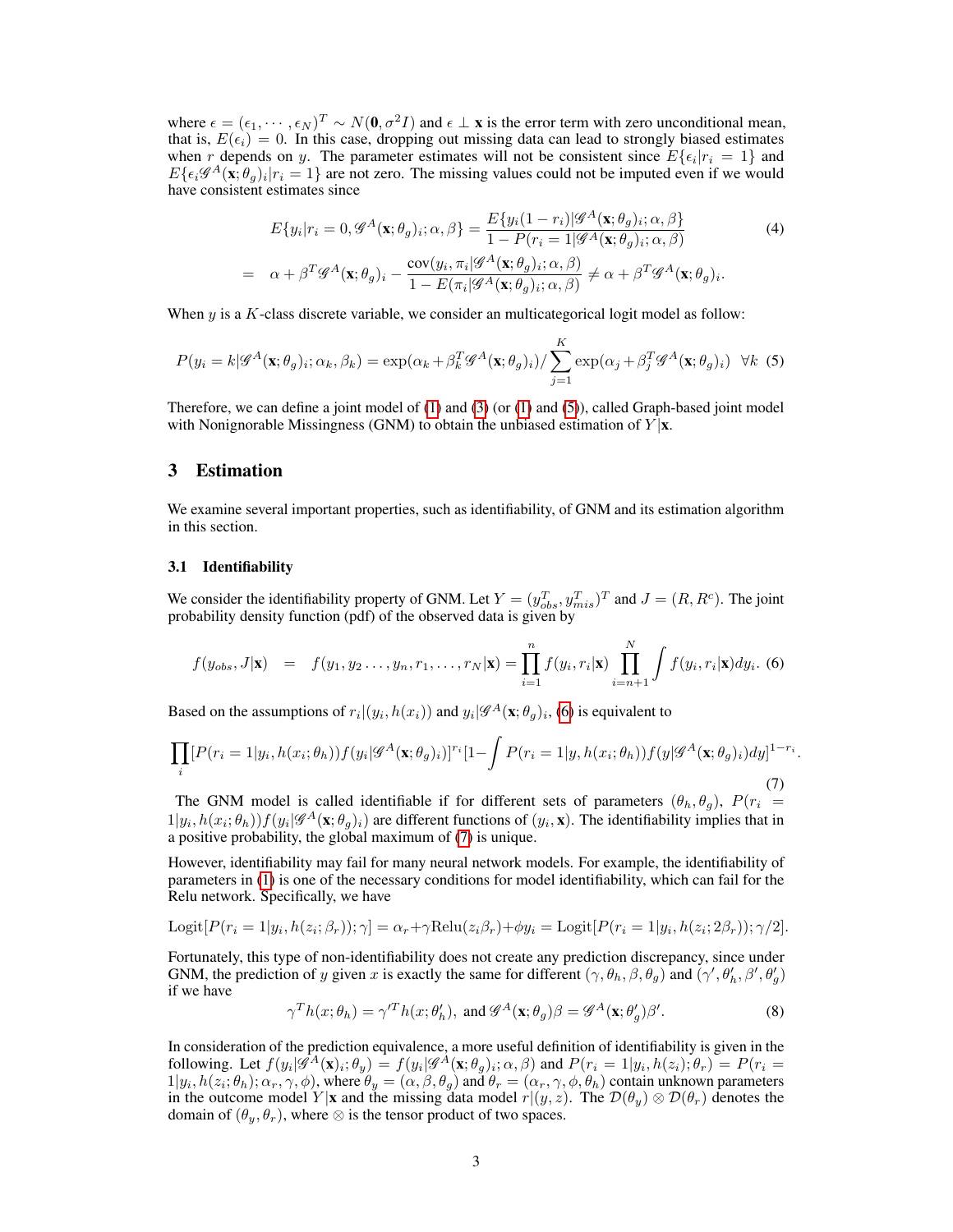**Definition 3.1.** *Under GNM, we call*  $(\theta_y, \theta_r)$  *is equivalent to*  $(\theta'_y, \theta'_r)$ *, denoted by* 

$$
(\theta_y,\theta_r)\sim (\theta_y',\theta_r'),
$$

*if* (8) holds and  $\alpha' = \alpha, \alpha'_r = \alpha_r$  and  $\phi' = \phi$ , where  $\theta_y = (\alpha, \beta, \theta_g), \theta_r = (\alpha_r, \gamma, \phi, \theta_h), \theta'_y =$  $(\alpha', \beta', \theta'_{g}),$  and  $\theta'_{r} = (\alpha'_{r}, \gamma', \phi', \theta'_{h}).$  The equivalence class of an element  $(\theta_{y}, \theta_{r})$  is denoted by  $[(\theta_u, \theta_r)]$ *, defined as the set* 

$$
[\![ (\theta_y, \theta_r)]\!] = \{(\theta'_y, \theta'_r) \in \mathcal{D}(\theta_y) \otimes \mathcal{D}(\theta_r) | (\theta'_y, \theta'_r) \sim (\theta_y, \theta_r) \},
$$

*and the set of all equivalent classes is called the Prediction-Equivalent Quotient (PEQ) space, denoted by*  $S = D(\theta_u) \otimes D(\theta_r) / \sim$  *. The GNM model is called identifiable on the PEQ space iff that* 

$$
f(y|\mathscr{G}^A(\mathbf{x})_i; \theta_y)P(r=1|y, h(x_i); \theta_r) = f(y|\mathscr{G}^A(\mathbf{x})_i; \theta_y')P(r=1|y, h(x_i); \theta_r')
$$

*holds for all*  $\mathbf{x}, y$  *implies*  $(\theta_y, \theta_r) \sim (\theta'_y, \theta'_r)$ .

Different from identifiability on the parameter space, the identifiability on the PEQ space implies the uniqueness of the prediction given  $x$  instead of parameter estimation. It is applicable to complex architecture that focuses more on prediction than parameter. The following is an example which is not identifiabile on both parameter space and PEQ space.

**Example 1.** Let  $\mathscr{G}^{A}(x;\theta_{g}) = x$ ,  $h(x;\theta_{h}) = x$ ,  $y_{i} \sim N(\mu + x\beta, 1)$ , and  $P(r_{i} = 1|y_{i}) = [1 +$  $\exp(-\alpha_r - x\gamma - \phi y_i)]^{-1}$  with unknown real-valued  $\alpha_r, \gamma, \phi, \mu$  and  $\beta$ , and thus

$$
P(r_i = 1|y_i, h(x_i))f(y_i|\mathscr{G}^A(\mathbf{x})_i) = \frac{\exp[-(y_i - \mu - x_i\beta)^2/2]}{\sqrt{2\pi}[1 + \exp(-\alpha_r - \phi y_i - \gamma x)]}.
$$
(9)

In this case, two different sets of parameters  $(\alpha_r, \gamma, \phi, \mu, \beta)$  and  $(\alpha'_r, \gamma', \phi', \mu', \beta')$  produce equal (9) values if  $\alpha_r = -(\mu^2 - \mu'^2)/2$ ,  $\beta' = \beta$ ,  $\phi = \mu' - \mu$ ,  $\gamma = \beta(\mu - \mu')$ ,  $\alpha'_r = -\alpha_r$ ,  $\phi' = -\phi$ , and  $\gamma = -\gamma'$ . The observed likelihood is only identifiable with ignorable missingness, i.e.  $\phi = \phi' = 0$ .

Additional conditions are required to ensure the identifiability of GNM on the PEQ space.

Theorem 3.1. *Assume three conditions as follows.*

*(A1) For all*  $\theta_g$ , there exist  $(x_1, x_2)$  such that  $\mathscr{G}^A(x_1; \theta_g)_i \neq \mathscr{G}^A(x_2; \theta_g)_i$  for each  $i; \beta \neq 0$  holds.

*(A2) For all*  $\theta_g$  *and*  $z$ *, there exists*  $(u_1, u_2)$  such that  $\mathscr{G}^A([z, u_1]; \theta_g)_i \neq \mathscr{G}^A([z, u_2]; \theta_g)_i$  for each  $i$ ; *and*  $\beta \neq 0$  *holds.* 

*(A3) For all*  $\theta_h$ *, there exists*  $(z_1, z_2)$  *such that*  $h(z_1; \theta_h) \neq h(z_2; \theta_h)$ *; and*  $\gamma \neq 0$  *holds.* 

*The GNM model (1) and (5) is identifiable on the PEQ space under Condition (A1). Suppose that there exists an instrumental variable u in*  $x = [z, u]$  *such that*  $f(y_i | \mathscr{G}^A(x)_i)$  *depends on*  $\overline{u}$ *, whereas*  $P(r_i = 1|y_i, h(x_i))$  does not. Then the GNM model (1) and (3) is identifiable on the PEQ space *under Conditions (A2) and (A3).*

Regularity conditions (A1)∼(A3) are easy to satisfy.

#### 3.2 Estimation Approach

It is not easy to directly maximize the full likelihood function (6) in practice since it can be extremely difficult to compute its integration term. On the other hand, the normality assumption of the error term can be restrictive for GNM consisting of (1) and (3). Therefore, we propose a doubly robust (DR) estimation approach to alternatively obtain the Inverse Probability Weighted Estimator (IPWE) of  $\theta_y$  and imputation estimator of  $\theta_r$  [15, 1].

## Inverse Probability Weighted Estimator (IPWE) of  $\theta_u$

With  $\pi(y_i, h(x_i); \theta_r)$  estimated by  $\pi(y_i, h(x_i); \theta_r)$ , the Inverse Probability Weighted Estimator (IPWE) of  $\theta_y$  can be obtained by minimizing the weighted cross-entropy loss

$$
\mathcal{L}_1(\theta_y|\widehat{\theta}_r) = -\sum_i \frac{r_i}{\pi(y_i, h(x_i); \widehat{\theta}_r)} \sum_{k=1}^K 1(y_i = k) \log(P(y_i = k | \mathcal{G}^A(\mathbf{x})_i; \theta_y)) \tag{10}
$$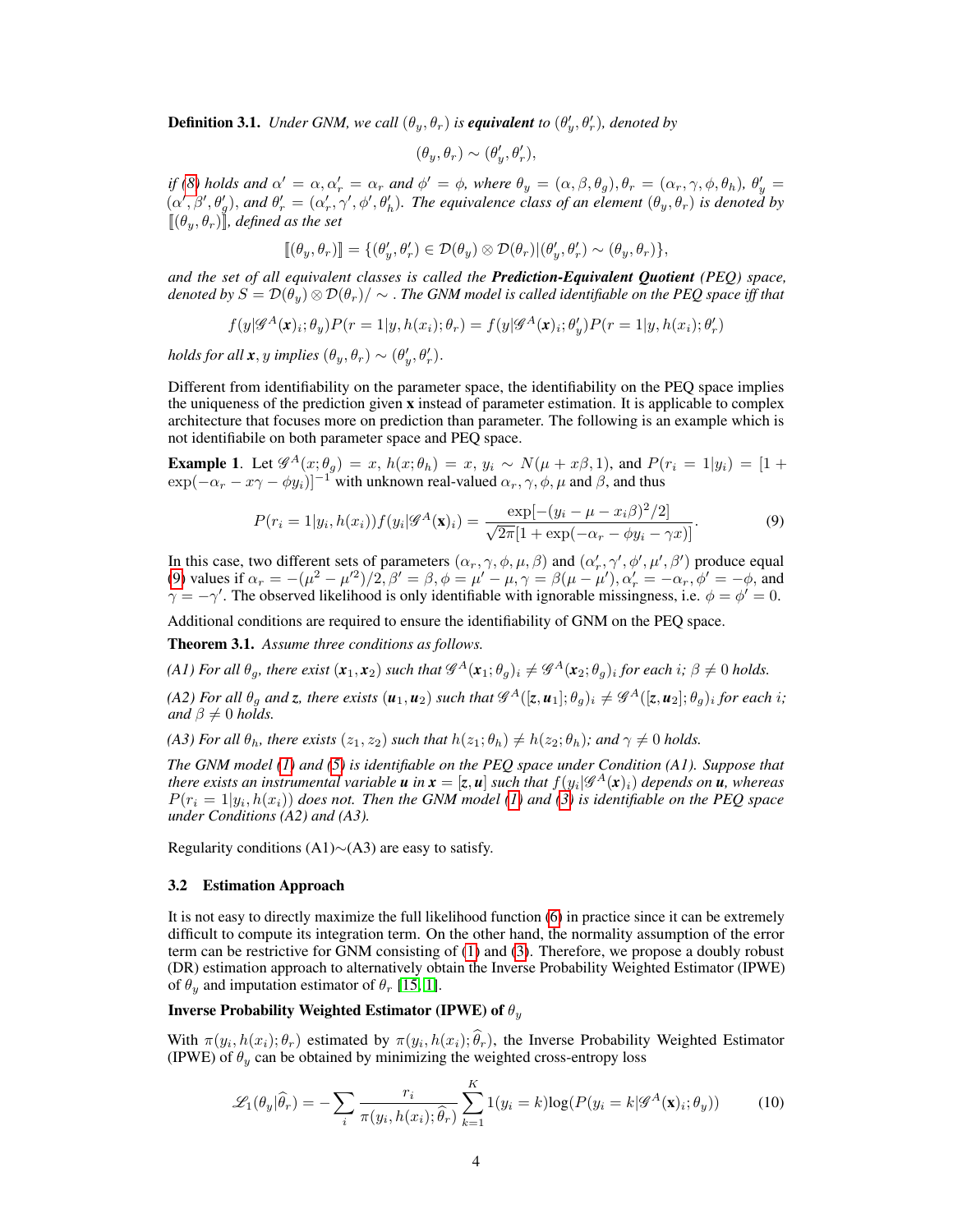when  $Y | x$  follows (5) or by minimizing the weighted mean squared error (MSE)

$$
\mathcal{L}_1(\theta_y|\widehat{\theta}_r) = \sum_i \frac{r_i}{\pi(y_i, h(x_i); \widehat{\theta}_r)} \{y_i - \alpha - \beta^T \mathcal{G}^A(\mathbf{x}; \theta_g)_i)\}^2
$$
(11)

when  $Y$  is continuous. The estimation equation (11) is robust with respect to the normality assumption. If  $\pi(y_i, h(x_i); \theta_r)$  is correctly specified, the IPW estimator of  $\theta_y$  that solves  $\partial \mathcal{L}_1(\theta_y|\theta_r)/\partial \theta_y = 0$  is consistent and converges to  $\hat{\theta}_y$  according to the following theorem.

**Theorem 3.2.** If  $\theta_r$  is known, then a given estimating function  $l(y_i, \mathscr{G}^A(\mathbf{x})_i; \theta_y)$  with  $E_{\theta_y} \{\sum_i l(y_i, \mathscr{G}^{A}(\boldsymbol{x})_i; \theta_y)\} = 0$  satisfies

$$
E_{\theta_y}\left\{\sum_i \frac{r_i}{\pi(y_i, h(x_i); \theta_r)} l(y_i, \mathcal{G}^A(\mathbf{x})_i; \theta_y)\right\} = 0.
$$

## **Imputation estimator of**  $\theta_r$

With the estimated  $f(Y|\mathcal{G}^{A}(\mathbf{x}; \hat{\theta}_{g}))$ , we could obtain an estimator of  $\theta_{r}$  by minimizing

$$
\mathcal{L}_2(\theta_r|\widehat{\theta}_y) = -\sum_{r_i=1} \log(\pi(y_i, h(x_i); \theta_r)) - \sum_{r_i=0} \log(1 - E\{\pi(y_i, h(x_i); \theta_r) | \mathbf{x}; \widehat{\theta}_y\}),\tag{12}
$$

where  $\pi(y_i, h(x_i); \theta_r) = P(r_i = 1 | y_i, h(x_i); \theta_r)$  and  $E{\pi(y_i, h(x_i)) | \mathbf{x}; \theta_y} = \int P(r_i = 1 | y_i, h(x_i); \theta_r)$  $1|y, h(x_i); \theta_r$   $f(y|\mathcal{G}^A(\mathbf{x})_i; \hat{\theta}_y)dy$ . One advantage of our proposed joint estimation approach is that  $E(\pi(y_i, h(x_i); \theta_r)|\mathbf{x})$  can be easily approximated by the empirical average of a set of random draws at the nodes with missing  $y$  as the imputed responses:

$$
E\{\pi(y_i, h(x_i); \theta_r)|\mathbf{x}; \theta_y\} = \int P(r_i = 1|y, h(x_i); \theta_r) f(y | \mathscr{G}^A(\mathbf{x})_i; \theta_y) dy \approx B^{-1} \sum_b \pi(y_{ib}, h(x_i); \theta_r),
$$

where  $\{y_{ib}\}_{b=1}^B \stackrel{iid}{\sim} f(y|\mathscr{G}^A(\mathbf{x})_i; \widehat{\theta}_y)$ . Thus, we can get an unbiased estimate of (12) by replacing the expectation by an empirical mean over samples generated from  $f(y|\mathscr{G}^{A}(\mathbf{x})_{i};\hat{\theta}_{y})$  as follows:

$$
\widetilde{\mathscr{L}}_2(\theta_r|\widehat{\theta}_y) = -\sum_{r_i=1} \ln(\pi(y_i, h(x_i); \theta_r)) - \sum_{r_i=0} \log(1 - B^{-1} \sum_{y_{ib} \sim f(y|\mathscr{G}^A(\mathbf{x})_i; \widehat{\theta}_y)} \pi(y_{ib}, h(x_i); \theta_r)),\tag{13}
$$

the gradient of which can be expressed as

$$
\nabla_{\theta_r} \widetilde{\mathscr{L}}_2(\theta_r | \widehat{\theta}_y) = -\sum_{r_i=1} \frac{\nabla_{\theta_r} \pi_i}{\pi_i} + \sum_{r_i=0} \frac{B^{-1} \sum_b \nabla_{\theta_r} \pi(y_{ib}, h(x_i); \theta_r)}{1 - B^{-1} \sum_b \pi(y_{ib}, h(x_i); \theta_r)}.
$$
(14)

The imputation estimator of  $\theta_r$  by minimizing  $\mathscr{L}_2(\theta_r | \theta_y)$  is consistent when  $f(Y | \mathscr{G}^A(\mathbf{x}; \theta_g))$  is correctly specified. The overall estimation procedure is schematically depicted in Figure 1.

### 3.3 Algorithm

In this subsection, we provide more details of our proposed imputation and IPW estimation approach about how to jointly estimate  $\theta_y$  and  $\theta_r$  by alternatively minimizing the conditional loss functions  $\mathcal{L}_1(\theta_y|\theta_r)$  and  $\mathcal{L}_2(\theta_r|\theta_y)$  in practice. Specifically, we update  $\theta_y$  and then  $\theta_r$  with  $\theta_y^{(e+1)} = \arg \min_{\theta_y} \mathscr{L}_1(\theta_y | \theta_r^{(e)})$  and  $\theta_r^{(e+1)} = \arg \min_{\theta_r} \widetilde{\mathscr{L}}_2(\theta_r | \theta_y^{(e+1)})$  in order at each epoch, where  $\theta_r^{(e)}$  and  $\theta_y^{(e+1)}$  are the estimates of  $\theta_r$  and  $\theta_y$  obtained at the e-th and  $(e+1)$ -th epoch, respectively. We use the gradient descent (GD) algorithm to learn all the parameters in  $\theta_r$  and  $\theta_y$ , while incorporating the network architecture of  $\mathscr{G}^A(\mathbf{x}; \theta_g)$  and  $h(x; \theta_h)$ .

Without specifying the normal assumption when  $y_i$  is continuous, we replace the random draw  $y_{ib}^{(e)}$  in (13) by the expectation of  $\beta_0 + \beta_1^T \mathcal{G}^A(\mathbf{x}; \theta_g^{(e)})_i$  at the *e*-th epoch. It can be seen as an approximation obtained by linearizing  $\pi(y_i, h(x_i))$  using a Taylor series expansion and taking the expectation of the first two terms [2]:

$$
E\{\pi(y_i, h(x_i)) | \mathbf{x}; \theta_y^{(e)}\} \approx \pi(E(y_i | \mathbf{x}; \theta_y^{(e)}), h(x_i)) = \pi(\beta_0 + \beta_1^T \mathcal{G}^A(\mathbf{x}; \theta_g^{(e)})_i, h(x_i)).
$$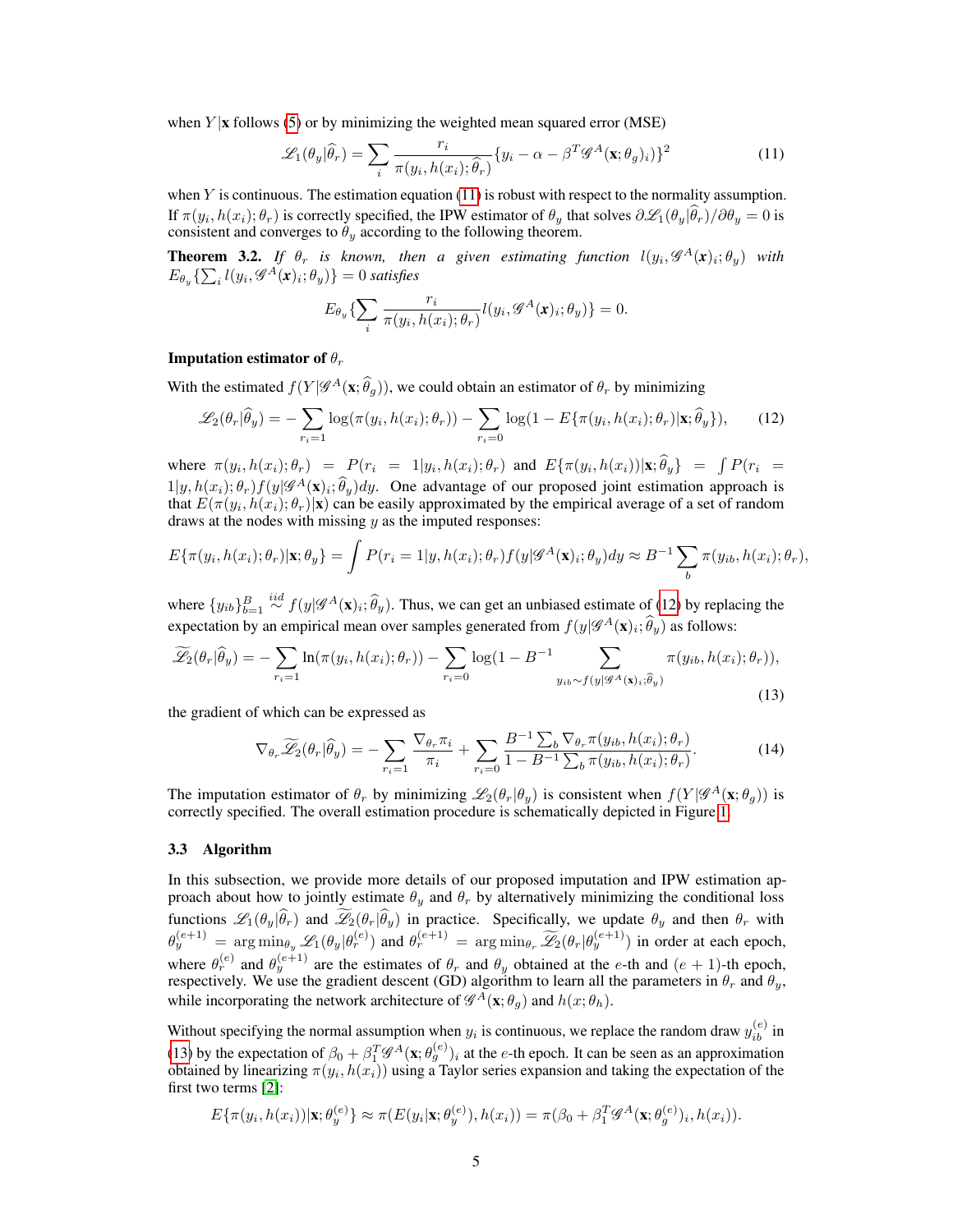

Figure 1: General Picture of the Joint Estimation Approach

In this case, it is equivalent to let  $B = 1$  and the sample size, i.e. the total number of nodes will be fixed at each training epoch. Based on simulations and real experiments below, this simplification still outperforms the baseline models with a significant improvement in the prediction accuracy on non-response nodes.

The details of the algorithm are described in five steps as follows:

- 1. Determine the initial value of the response probability  $\pi_i^{(0)}$  (or  $\theta_r^{(0)}$ ). For example, we can let  $\pi_i^{(0)} = 1$  for all the labelled vertexes ( $r_i = 1$ ).
- 2. Let  $e = 1$ , where  $e$  represents the number of epoch. We update  $\theta_y$  based on  $\pi_i^{(0)}$  obtained from the previous epoch by minimizing the loss function in  $(10)$  using GD. At the *i*-th iteration within the e-th epoch, we update  $\theta_y$  as follows:

$$
\theta_y^{(e,i+1)} \leftarrow \theta_y^{(e,i)} - \gamma_0 \nabla_{\theta_y} \mathcal{L}_1(\theta_y | \theta_r^{(e-1)}), \tag{15}
$$

where  $\gamma_0$  is the learning rate and  $\mathscr{L}_1(\theta_y|\theta_r^{(e-1)})$  represents the loss function based on  $\pi_i^{(e-1)} = \pi_i(y_i, h(x_i); \theta_r^{(e-1)})$ . We denote the updated  $\theta_y$  as  $\theta_y^{(e)}$  after  $M^{(e)}$  iterations.

- 3. Impute  $y_i$  for all the unlabelled nodes  $r_i = 0$  using  $y_i^{(e)} = \beta_0^{(e)} + \mathcal{G}^A(\mathbf{x}; \theta_g^{(e)})_i^T \beta_1^{(e)}$  for the continuous case and sampling  $y_i^{(e)}$  from distribution  $P(y_i|\mathscr{G}^A(\mathbf{x})_i; \theta_y^{(e)})$  otherwise.
- 4. We use GD to update  $\theta_r$ . Specifically, at the *j*-th iteration, we have

$$
\theta_r^{(e,j+1)} \leftarrow \theta_r^{(e,j)} - \gamma_1 \nabla_{\theta_r} \widetilde{\mathscr{L}}_2(\theta_r | \theta_y^{(e)}) \tag{16}
$$

with the initial start  $\theta_r^{(e,0)}$  equal to  $\theta_r^{(e-1)}$ , and  $\gamma_1$  is the learning rate. After convergence, we can get the estimate of  $\theta_r$  denoted as  $\theta_r^{(e)}$  at the end of this training epoch. Then we update the sampling weight  $\pi_i^{(e)}$  based on  $P(r_i = 1 | y_i, h(x_i); \theta_r^{(e)})$  for all labelled vertexes.

5. Stop once convergence has been achieved, otherwise let  $e = e + 1$  and return to step 3.

The convergence criterion is that whether the imputed unlabelled vertexes at epoch  $e$  only slightly differ from those at epoch  $(e - 1)$ . In other words, the iteration procedure is stopped if

$$
\sum_{r_i=0} |y_i^{(e)} - y_i^{(e-1)}| / \sum_i 1(r_i = 0) \le \varepsilon
$$

We let  $M_0$  and  $M_1$  be the maximal number of allowed internal iterations at each epoch for updating  $\theta_y$  and  $\theta_r$ , respectively. For more details, you can refer to the Algorithm 1 in the supplements.

Theoretically, the complexity (for example one layer GCN) in Steps 2 and 3 is  $O(|E|pq)$  at each epoch according to [10], where  $|E| < N^2$  is the number of edges. Moreover, the complexity of Step 4 is  $O(Np)$  when h is a one fully connected layer.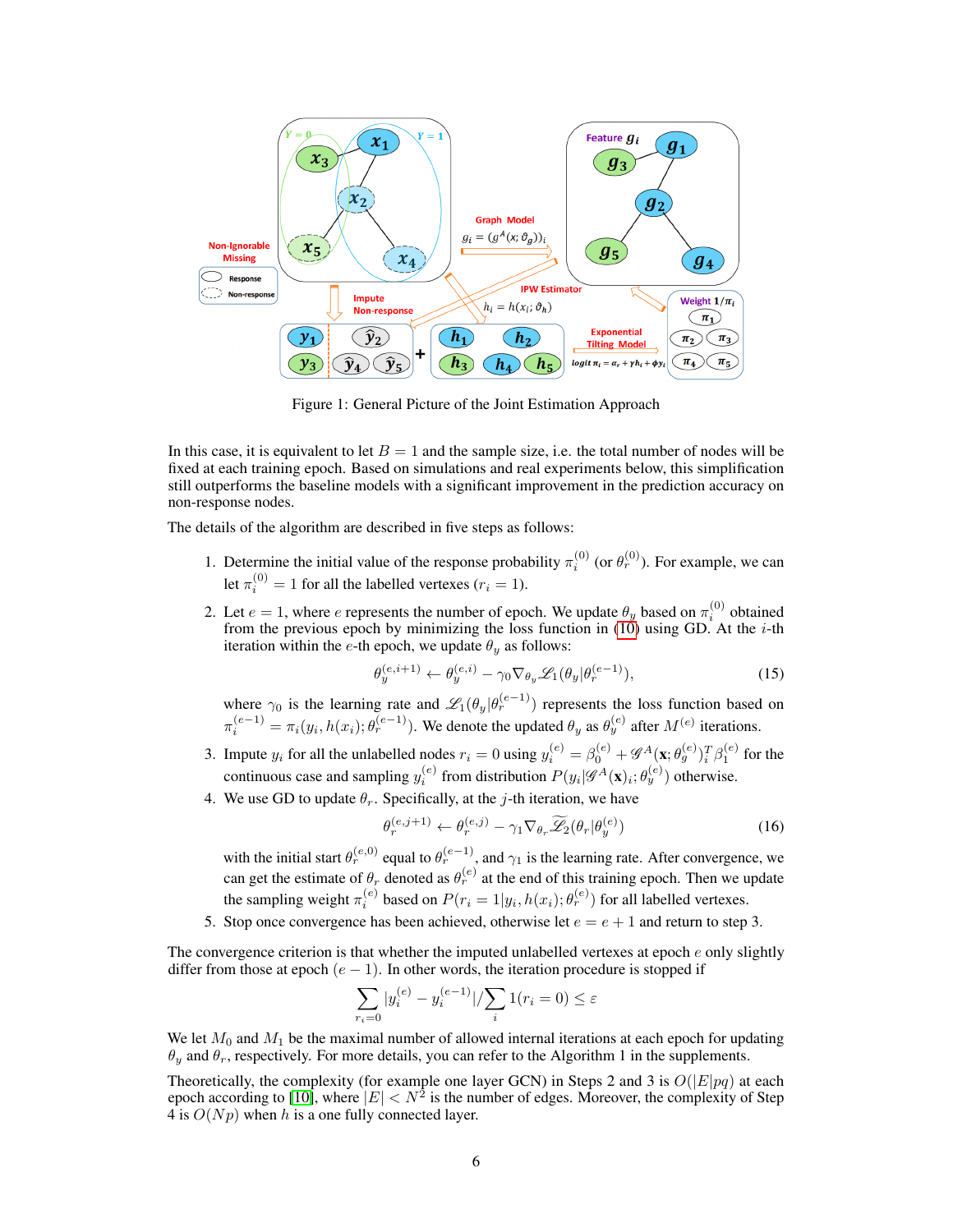# 4 Experiments

In this section, simulations and one real data analysis are conducted to evaluate the empirical performance of our proposed methods and a baseline model, which ignores the non-response (SM). Our GNM model reduces to SM when it only contains the outcome model  $Y|x$  given in (3) (or (5)) with the weights in loss (10) being 1 for all samples. In the real data part, GNM is also compared with the model with a misspecified ignorable missing mechanism, and some other state-of-art 'de-biasing' methods. In the simulation part, we simulate the node response  $y$  based on (3) and generate the labelled set by the exponential tilting model (1). For the real data analysis, we evaluate all the compared models by a semi-supervised document classification on the citation network-Cora with non-ignorable non-response.

In this paper, we use GCN to learn the latent node representations  $\mathscr{G}^{A}(x)$  with the layer-wise propagation defined as

$$
H^{(l+1)} = f(H^{(l)}, A) = \sigma(\widehat{D}^{-\frac{1}{2}}\widehat{A}\widehat{D}^{-\frac{1}{2}}H^{(l)}W^{(l)}),\tag{17}
$$

where  $\hat{A} = A + I$ , in which I is an identity matrix, and  $\hat{D}$  is the diagonal vertex degree matrix of  $\hat{A}$ . The  $W^{(l)}$  is a weight matrix for the *l*-th layer and  $\sigma(\cdot)$  is an non-linear activation function.  $H^{(0)} = \mathbf{x}$ is the initial input and  $\mathscr{G}^A(\mathbf{x}) = H^{(2)} \in R^{N \times \bar{p}}$  is the output of the second layer-wise propagation. To be fair, we let  $\mathscr{G}^A(\mathbf{x})$  be a 2-layer GCN model for all compared approaches.

### 4.1 Simulations

We consider a network data generated by  $|V| = 2708$  vertexes together with a binary adjacency matrix  $A$ .  $\mathbf{x} \in R^{2708 \times 1433}$  denotes the fully observed input features which is a large-scale sparse matrix. Both A and x are obtained from the Cora dataset. The node response is simulated from the following model:

$$
y_i = \beta_0 + \beta_1^T \mathcal{G}^A(\mathbf{x})_i + \epsilon_i,\tag{18}
$$

where  $\epsilon_i \sim N(0, \sigma^2)$  and  $\mathscr{G}^A(\mathbf{x})$  is the output of a 2-layer GCN model. We let response probability  $\pi$  depend on the unobserved vertex response y only, and (1) is simplified to

$$
\pi_i \equiv P(r_i = 1|y_i) = \frac{\exp{\{\alpha_r + \phi y_i\}}}{1 + \exp{\{\alpha_r + \phi y_i\}}}.
$$
\n(19)

In this case, the instrumental variable  $\bf{u}$  is exactly  $\bf{x}$  itself, and the identifiability automatically holds according to Theorem 3.1. All  $\beta$ 's in (18) are sampled from uniform distribution  $U(0, 1)$ . The  $\alpha_r$ and  $\phi$  were selected to make the overall missing proportion be approximately 90%. The labelled subset are randomly split into training and validation sets, while the remaining non-response nodes build the testing set. We train all the compared models for a maximum of 200 epochs ( $E = 200$ ) using Adam [9] with a learning rate 0.05 and make predictions  $\hat{y}_i$  for each testing vertex. Training is stopped when validation loss does not decrease in 15 consecutive iterations. We keep all other model settings used by [10] and fix the unit size of the first hidden layer to be 16.

Table 1 summarizes the estimation results under different ( $\bar{p}, \sigma$ ) combinations, where root mean squared error (RMSE) and Mean absolute percentage error (MAPE) are computed between the true node response y and prediction  $\hat{y}$  over the 50 runs. We can clearly see that GNM outperforms SM under all the four settings with much smaller mean RMSEs and MAPEs. Moreover, GNM is more stable than SM with smaller estimation variance.

## 4.2 Real Data Analysis

For the real data analysis, we modify the Cora to a binary-class data by merging the six non- 'Neural Network' classes together. The global prevalence of two new classes are (0.698, 0.302) with  $N_0 = \#\{y = 0\} = 1890$  and  $N_1 = \#\{y = 1\} = 818$ , respectively.

Two missing mechanisms are considered. A simple setup is the same as (19). In this case, we compare our method with the inverse weighting approach proposed by [17]. We let the two functions of x required to estimate  $\pi$  under their framework to be the constant 1 and the first principle component (PC) score, which is more stable compared to other functions such as a general  $x_j$  or  $\sum_j x_j$ . In a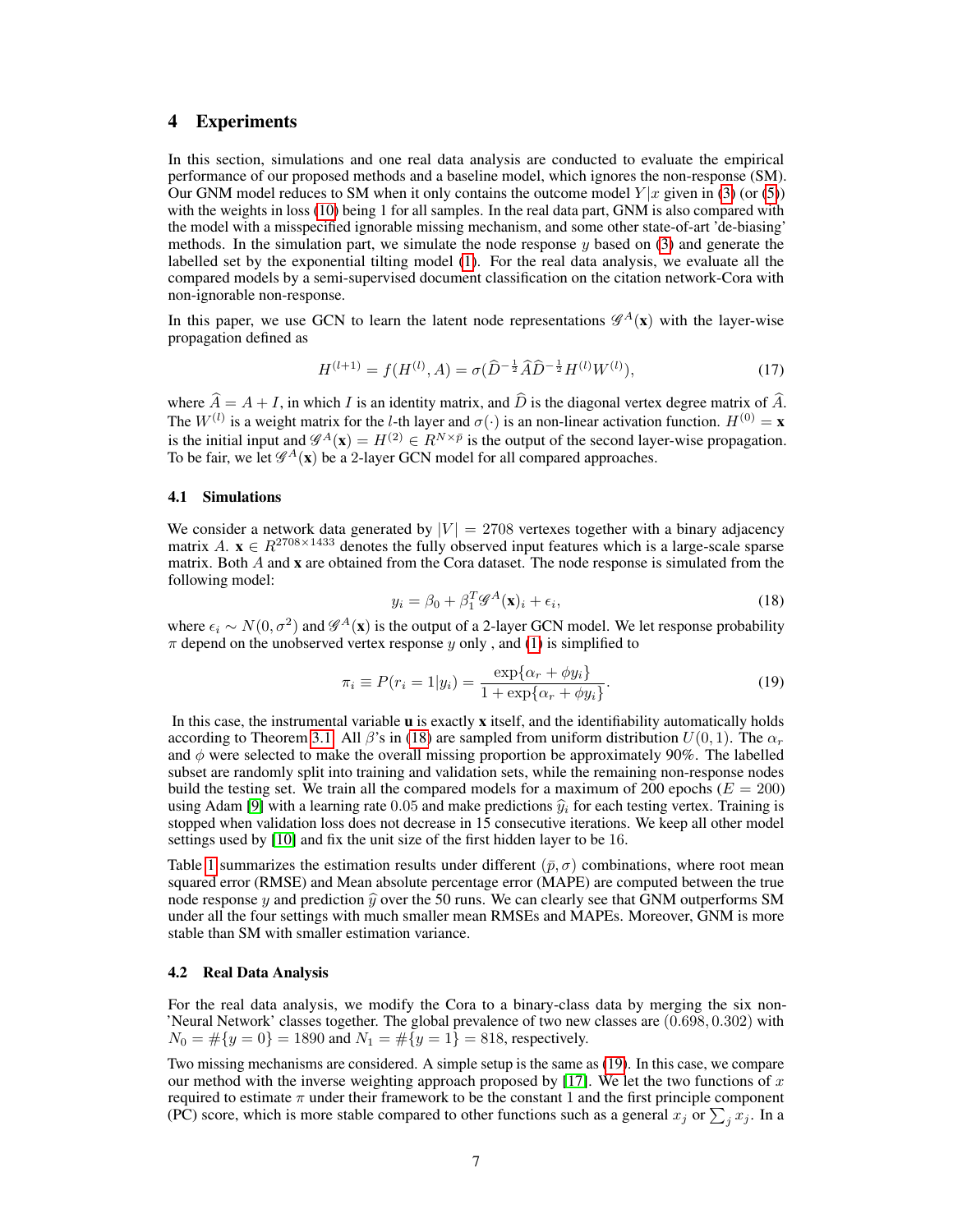| $\bar{p}$      | $\sigma$ | Method                 | Metric      | Mean   | SD        | $\bar{p} = 16$<br>$\bar{p}=4$                                                                            |
|----------------|----------|------------------------|-------------|--------|-----------|----------------------------------------------------------------------------------------------------------|
| $\overline{4}$ | 0.5      | <b>SM</b>              | <b>RMSE</b> | 1.1925 | $6.43e-1$ | $\circ$<br>3.0                                                                                           |
|                |          |                        | <b>MAPE</b> | 0.2932 | $2.01e-1$ |                                                                                                          |
|                |          | <b>GNM</b>             | <b>RMSE</b> | 0.6983 | 1.28e-2   |                                                                                                          |
|                |          |                        | <b>MAPE</b> | 0.1995 | $1.00e-2$ | $2.5 -$                                                                                                  |
|                | 1        | <b>SM</b>              | <b>RMSE</b> | 1.6185 | 8.58e-2   |                                                                                                          |
|                |          |                        | <b>MAPE</b> | 0.3104 | $4.73e-2$ |                                                                                                          |
|                |          | <b>GNM</b>             | <b>RMSE</b> | 1.2103 | $4.81e-2$ | <b>RMSE</b> 2.0 -<br>$\sigma = 0.5$<br>$\sigma = 0.5$<br>$\sigma = 1$<br>$\sigma = 1$                    |
|                |          |                        | <b>MAPE</b> | 0.2263 | $2.28e-2$ |                                                                                                          |
| 16             | 0.5      | $\overline{\text{SM}}$ | <b>RMSE</b> | 0.7923 | $9.94e-2$ | $\overline{\phantom{a}}$                                                                                 |
|                |          |                        | <b>MAPE</b> | 0.2014 | $2.42e-2$ | ÷<br>고<br>$1.5 -$                                                                                        |
|                |          | <b>GNM</b>             | <b>RMSE</b> | 0.6015 | $2.17e-2$ | ÷<br>$\circ$                                                                                             |
|                |          |                        | <b>MAPE</b> | 0.1672 | $1.90e-2$ | 고<br>$\circ$                                                                                             |
|                | 1        | <b>SM</b>              | <b>RMSE</b> | 1.4212 | $2.14e-1$ | $1.0 -$                                                                                                  |
|                |          |                        | <b>MAPE</b> | 0.2129 | $1.05e-2$ | $\circ$<br>$\frac{1}{1}$                                                                                 |
|                |          | <b>GNM</b>             | <b>RMSE</b> | 1.1316 | $6.04e-2$ |                                                                                                          |
|                |          |                        | <b>MAPE</b> | 0.1849 | $4.62e-3$ | 0.5                                                                                                      |
|                |          |                        |             |        |           | <b>GNM</b><br><b>GNM</b><br><b>GNM</b><br><b>SM</b><br><b>SM</b><br><b>GNM</b><br><b>SM</b><br><b>SM</b> |

Table 1: Mean RMSEs and MAPEs by GNM and SM based on simulated data sets Figure 2: Boxplot of RMSEs in real data analysis

more complicated setup, the labelled nodes are generated based on

$$
\pi_i \equiv P(r_i = 1 | y_i, h(x_i)) = \frac{\exp\{\alpha_r + \gamma^T h(x_i) + \phi y_i\}}{1 + \exp\{\alpha_r + \gamma^T h(x_i) + \phi y_i\}},
$$
\n(20)

where  $h(x_i) = \exp(\sum_j x_{ij}/a_0 - a_1) - (\sum_j x_{ij} - a_2)/a_3$  with value range being [0, 1]. The explicit form of  $h(x)$  is assumed to be unknown and we use a multi-layer perceptron to approximate it. The network has two hidden layers with 128 and 64 units. respectively, and we use the 'tanh' activation for the final output layer. As a comparison, we also include the results when the 'non-ignorable' missingness is over-simplified to the 'ignorable' one (GIM). We let  $n_k = #\{(y_i = k) \wedge (r_i = 1)\}\,$ and use  $\lambda$  to denotes the size ratio between the two groups of labelled nodes, i.e.  $n_1/n_0$ . We carry out more experiments on other datasets including 'Citeseer', and explore the finite sample performance of our method using other state-of-art architecture such as GAT [22]. More details are provided in the supplementary materials.<sup>1</sup>

| λ                           | Method        | Mean   | SD        | 0.90     |
|-----------------------------|---------------|--------|-----------|----------|
|                             | <b>SM</b>     | 0.8683 | 1.98e-2   |          |
|                             | Rosset        | 0.8514 | $5.19e-2$ |          |
|                             | GNM           | 0.8947 | $6.47e-3$ | 0.85     |
| 1.5                         | <b>SM</b>     | 0.8458 | $2.21e-2$ | Accuracy |
|                             | Rosset        | 0.8311 | $7.09e-2$ | 0.80     |
|                             | <b>GNM</b>    | 0.8908 | $1.26e-2$ |          |
| $\mathcal{D}_{\mathcal{L}}$ | <b>SM</b>     | 0.8052 | $3.26e-2$ |          |
|                             | <b>Rosset</b> | 0.8193 | $6.05e-2$ | 0.75     |
|                             | <b>GNM</b>    | 0.8648 | $2.54e-2$ |          |
|                             |               |        |           |          |



Table 2: Mean Prediction Accuracy for the simple setup by

each method Figure 3: Boxplot Prediction Accuracy for the simple setup

Results are summarized in Tables 2 and 3. Reported values represent the average classification accuracy on testing data by 50 replications with re-sampling allowed. In each setup, two 'de-biasing' methods including our approach are compared with SM. We adjust  $\alpha$  and  $\beta$  to make the size of training set be around 120 for each sub-setting. Increasing  $\lambda$  reduces the number of included  $y = 0$  nodes in the training set, leading to an insufficient learning power and thus a lower overall classification

 $1$ Our implementation of GNM can be found at: <https://github.com/BIG-S2/keras-gnm>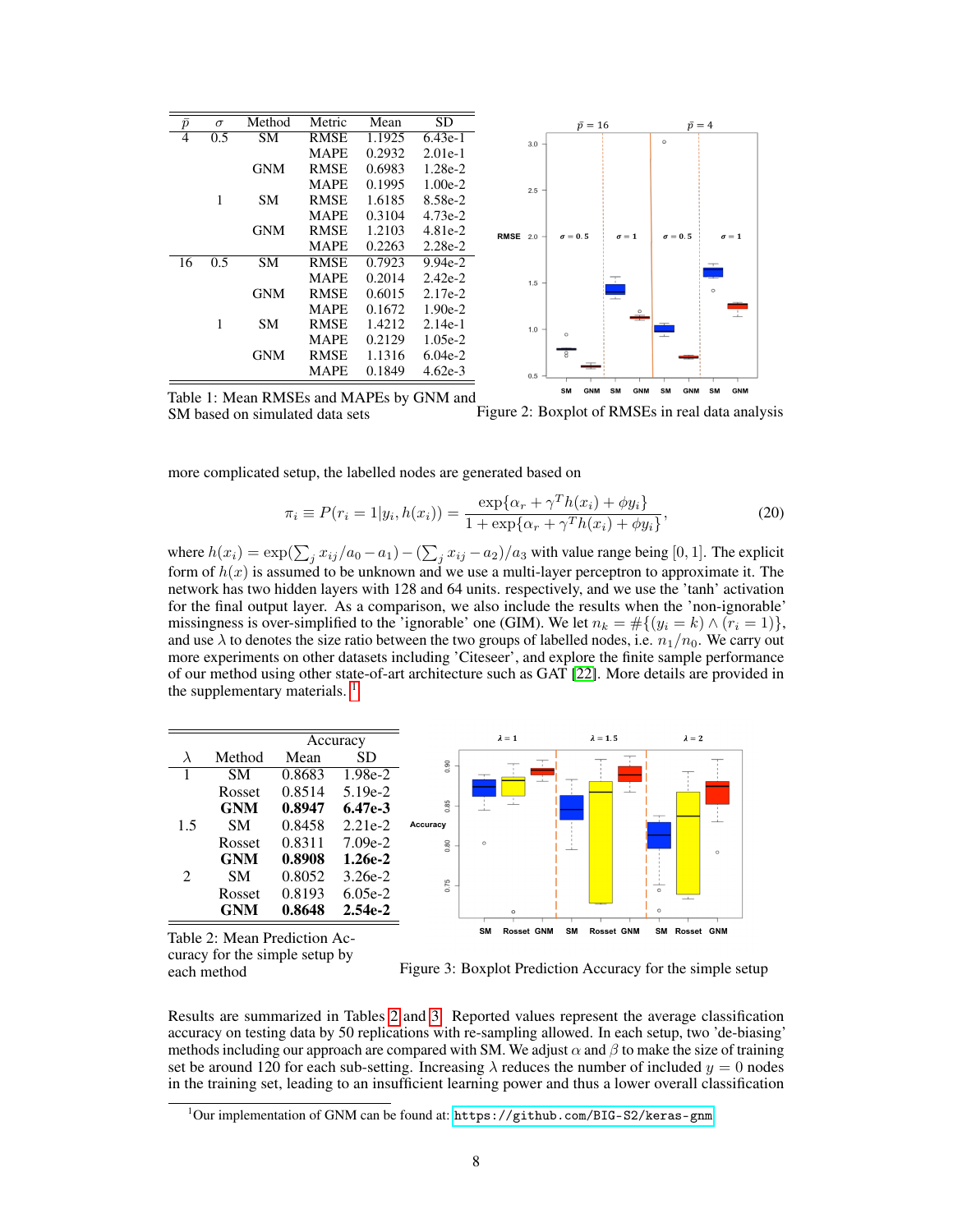

curacy for the complicated

setup by each method Figure 4: Boxplot of Prediction Accuracy for the complicated setup



Figure 5: Number of iteration times for GNM and SM at each epoch under sub-setting one

accuracy. For the simple setup, GNM significantly outperforms compared models by increasing the baseline prediction accuracy by  $3.1\%$  -  $7.4\%$ . On the other hand, GNM is less sensitive to the sample selection and has smaller variance compared to the method by [17]. For the complicated setup, mis-specifying the 'Non-Ignorable' missingness as 'Ignorable' still has big biases even though achieving some improvement against SM. The mean prediction accuracy by GNM is between 3.7% to 4.8% higher than that by GIM.

In both sub-settings, our method always leads to the smallest estimation variance, which is less affected by the selection of labelled nodes. For both setups, higher  $\lambda$  value leads to bigger sampling bias, and subsequently there is more significant improvement in the prediction accuracy. Figures 3 and 4 are the boxplots of prediction accuracy obtained from each method under the two model setups. It may intuitively demonstrates the necessity of taking into account missing mechanism in order to achieve higher prediction accuracy on the unlabelled nodes.

We also empirically analyze the computational efficiency of our algorithm. The number of epochs for GNM to achieve convergence in the 50-run real-data experiments is 3 (21), 4 (19), 5 (7), and 6 (3) in Setting 1. Figure 5 summaries the number of iterations for the 2-layer GCN in SM and those for Step 2 of our algorithm at each epoch. It is demonstrated that the computational cost of our GNM model at each epoch is comparable to that of the baseline GCN model.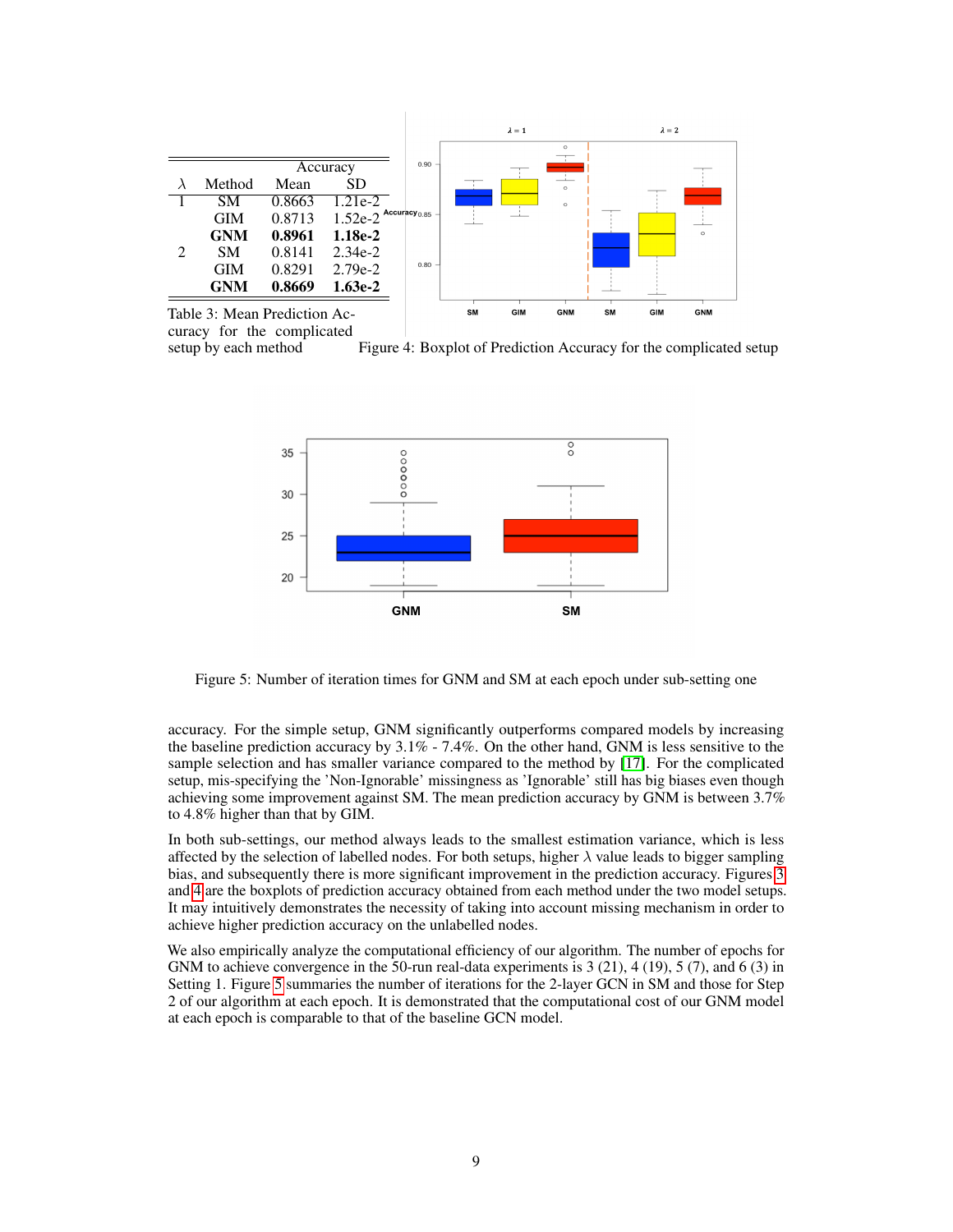# References

- [1] Heejung Bang and James M Robins. Doubly robust estimation in missing data and causal inference models. *Biometrics*, 61(4):962–973, 2005.
- [2] Jean-Francois Beaumont. An estimation method for nonignorable nonresponse. *Survey Methodology*, 26(2):131–136, 2000.
- [3] Mikhail Belkin, Partha Niyogi, and Vikas Sindhwani. Manifold regularization: A geometric framework for learning from labeled and unlabeled examples. *Journal of machine learning research*, 7(Nov):2399–2434, 2006.
- [4] James R Carpenter, Michael G Kenward, and Stijn Vansteelandt. A comparison of multiple imputation and doubly robust estimation for analyses with missing data. *Journal of the Royal Statistical Society: Series A (Statistics in Society)*, 169(3):571–584, 2006.
- [5] Kani Chen. Parametric models for response-biased sampling. *Journal of the Royal Statistical Society: Series B (Statistical Methodology)*, 63(4):775–789, 2001.
- [6] Michaël Defferrard, Xavier Bresson, and Pierre Vandergheynst. Convolutional neural networks on graphs with fast localized spectral filtering. In *Advances in Neural Information Processing Systems*, pages 3844–3852, 2016.
- [7] Aditya Grover and Jure Leskovec. node2vec: Scalable feature learning for networks. In *Proceedings of the 22nd ACM SIGKDD international conference on Knowledge discovery and data mining*, pages 855–864. ACM, 2016.
- [8] Jae Kwang Kim and Cindy Long Yu. A semiparametric estimation of mean functionals with nonignorable missing data. *Journal of the American Statistical Association*, 106(493):157–165, 2011.
- [9] Diederik P Kingma and Jimmy Ba. Adam: A method for stochastic optimization. *arXiv preprint arXiv:1412.6980*, 2014.
- [10] Thomas N Kipf and Max Welling. Semi-supervised classification with graph convolutional networks. *arXiv preprint arXiv:1609.02907*, 2016.
- [11] Roderick JA Little and Donald B Rubin. *Statistical analysis with missing data*, volume 793. Wiley, 2019.
- [12] Tomas Mikolov, Ilya Sutskever, Kai Chen, Greg S Corrado, and Jeff Dean. Distributed representations of words and phrases and their compositionality. In *Advances in neural information processing systems*, pages 3111–3119, 2013.
- [13] Bryan Perozzi, Rami Al-Rfou, and Steven Skiena. Deepwalk: Online learning of social representations. In *Proceedings of the 20th ACM SIGKDD international conference on Knowledge discovery and data mining*, pages 701–710. ACM, 2014.
- [14] Jing Qin, Denis Leung, and Jun Shao. Estimation with survey data under nonignorable nonresponse or informative sampling. *Journal of the American Statistical Association*, 97(457):193– 200, 2002.
- [15] James M Robins, Andrea Rotnitzky, and Lue Ping Zhao. Estimation of regression coefficients when some regressors are not always observed. *Journal of the American statistical Association*, 89(427):846–866, 1994.
- [16] James M Robins, Andrea Rotnitzky, and Lue Ping Zhao. Analysis of semiparametric regression models for repeated outcomes in the presence of missing data. *Journal of the american statistical association*, 90(429):106–121, 1995.
- [17] Saharon Rosset, Ji Zhu, Hui Zou, and Trevor J Hastie. A method for inferring label sampling mechanisms in semi-supervised learning. In *Advances in neural information processing systems*, pages 1161–1168, 2005.
- [18] Donald B Rubin. Inference and missing data. *Biometrika*, 63(3):581–592, 1976.